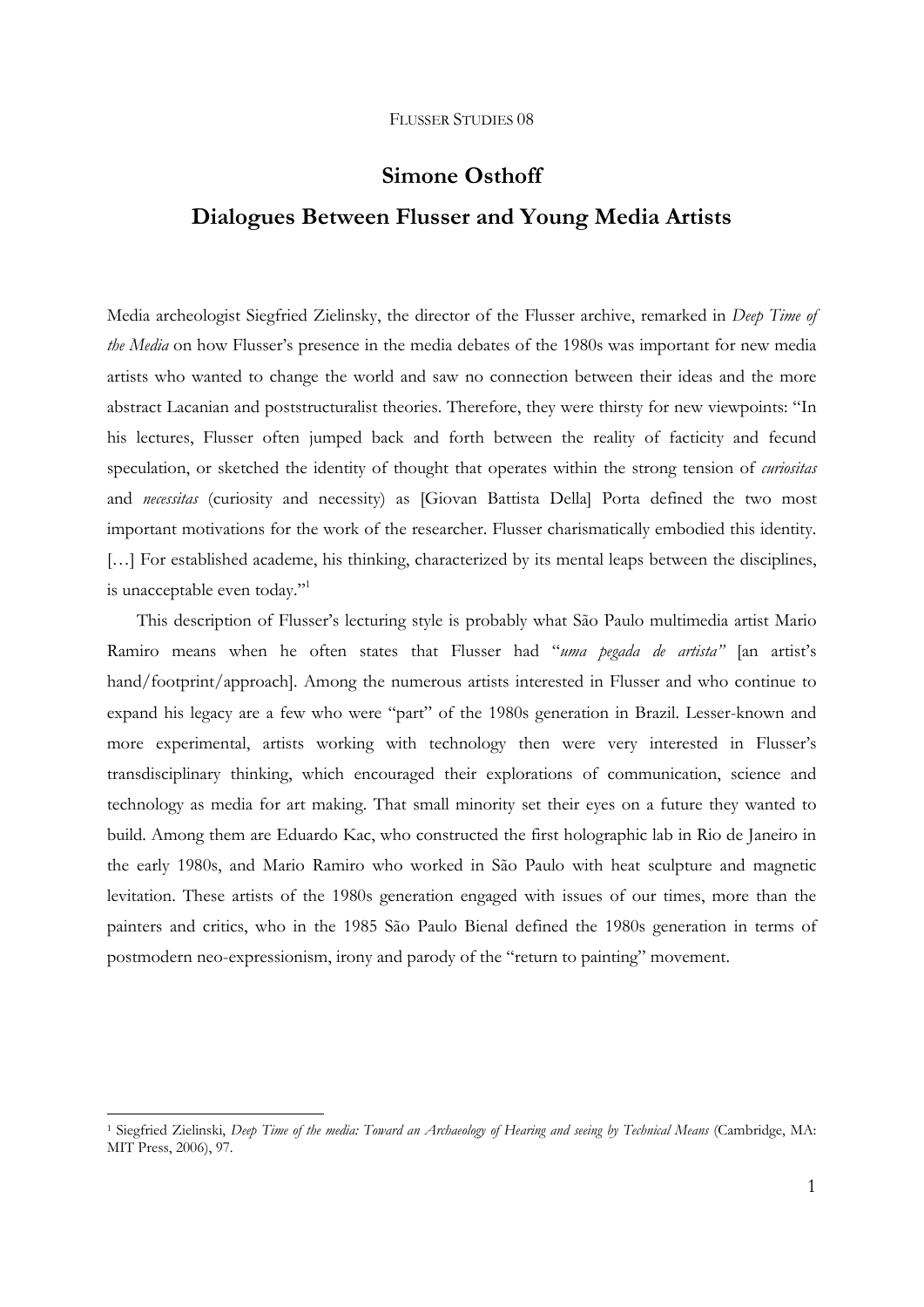

Eduardo Kac and Mario Ramiro in São Paulo in the mid 1980s.

Kac and Ramiro also shared interests and a Telecommunications event in 1988 between Rio de Janeiro and São Paulo that coupled fax and a live TV broadcast (image below). Ramiro was on a live TV program connecting—via fax—the public space of television to Kac's private studio. They sent each other images that were in turn altered and sent back and forth.



Mario Ramiro and Eduardo Kac Retrato Suposto – Rosto Roto [Presumed Portrait—Broken Face]. The images above were taken from the live broadcast in 1988.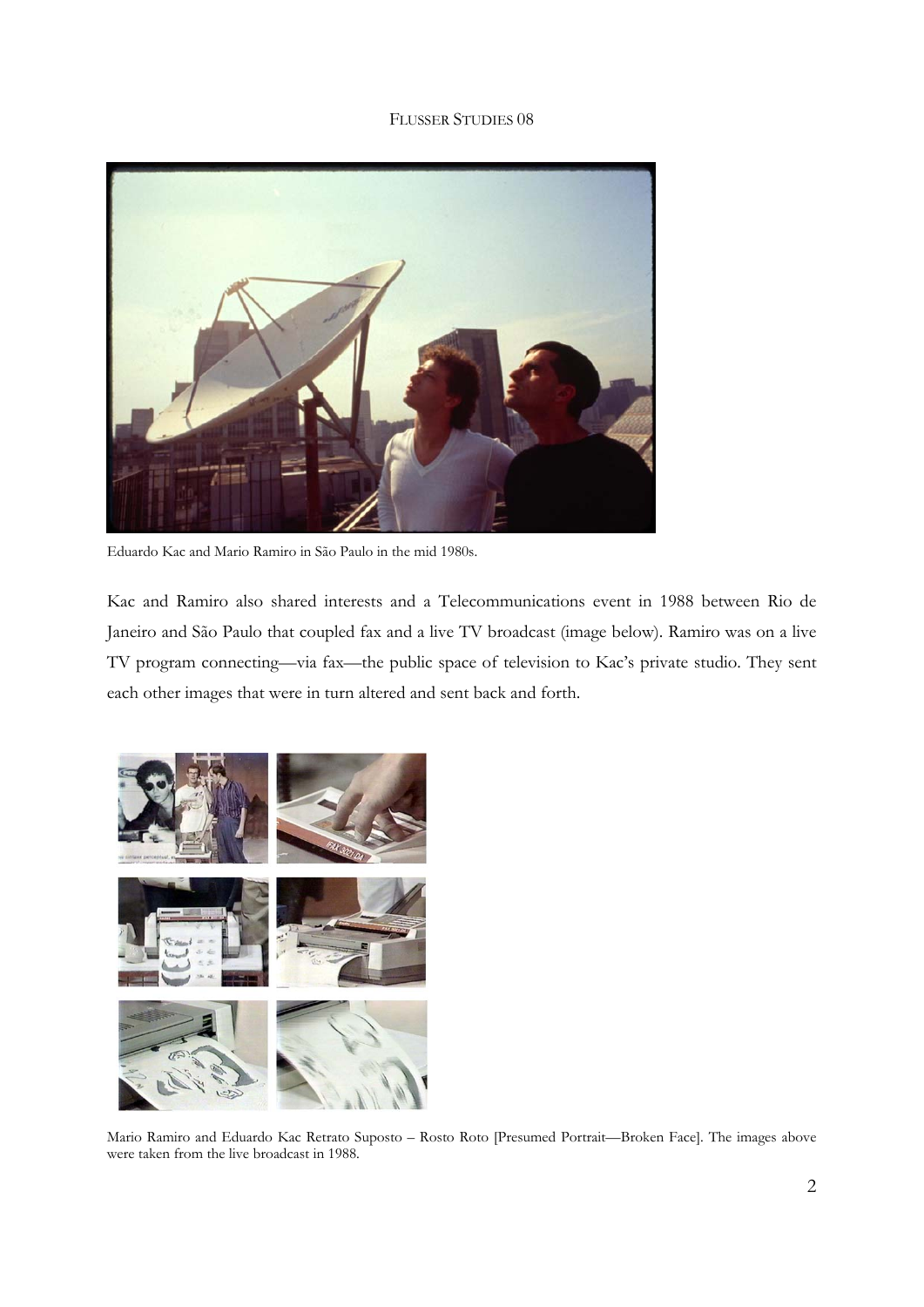On April 2<sup>nd</sup>, 2009, I asked Ramiro, who currently teaches at the Escola de Communicação e Artes of the Universidade de São Paulo, how he met Flusser and if he had actually studied with him in Europe. Ramiro: **"**I went to Germany thanks to a DAAD (German Academic Exchange Service) grant for which I had applied with the recommendations of two people: Prof. Walter Zanini and Prof. Vilém Flusser, who were fundamental influences during my university years. At the time, Prof. Zanini was head of the Art department at ECA [Escola de Comunicação e Arte of the Universidade de São Paulo], Prof. Flusser was a constant figure in meetings with students, in lectures in our school, and in other guest appearances in São Paulo in the late 70's and early 80's.

 "I was a student of Gabriel Borba, Flusser's assistant during his reformulation project for the São Paulo Biennial in the early 70's. One day Gabriel brought the philosopher to talk with some young students who had no idea about the kind of impact new technologies had on Western culture. I was fascinated by the little old man on that occasion, and began to correspond with him. Years later, at KHM [*Kunsthochschule für Medien, Köln*, where the Flusser archive was first housed], I encountered a folder titled "correspondence with Brazilian artists," in which I found, to my surprise, my letters full of hardly comprehensible passages, and some project designs — all organized in plastic folders! In 1988, during a symposium in São Paulo entitled "A casa da Cor," Flusser and Gottfried Jäger, a German professor, lectured to a full-house at the Centro Cultural São Paulo— and afterwards, I managed to take them to my studio. At the time, I was working with magnetic levitation and heat radiating sculpture. Flusser convinced Prof. Jäger to accept me as a student and this led to my DAAD grant.



Mario Ramiro Gravidade Zero (Zero Gravity) 1986. Made of glass, brass and wood, the work utilizes an electromagnet regulated by a photoelectric sensor, which allows the levitation of small metallic objects in space.